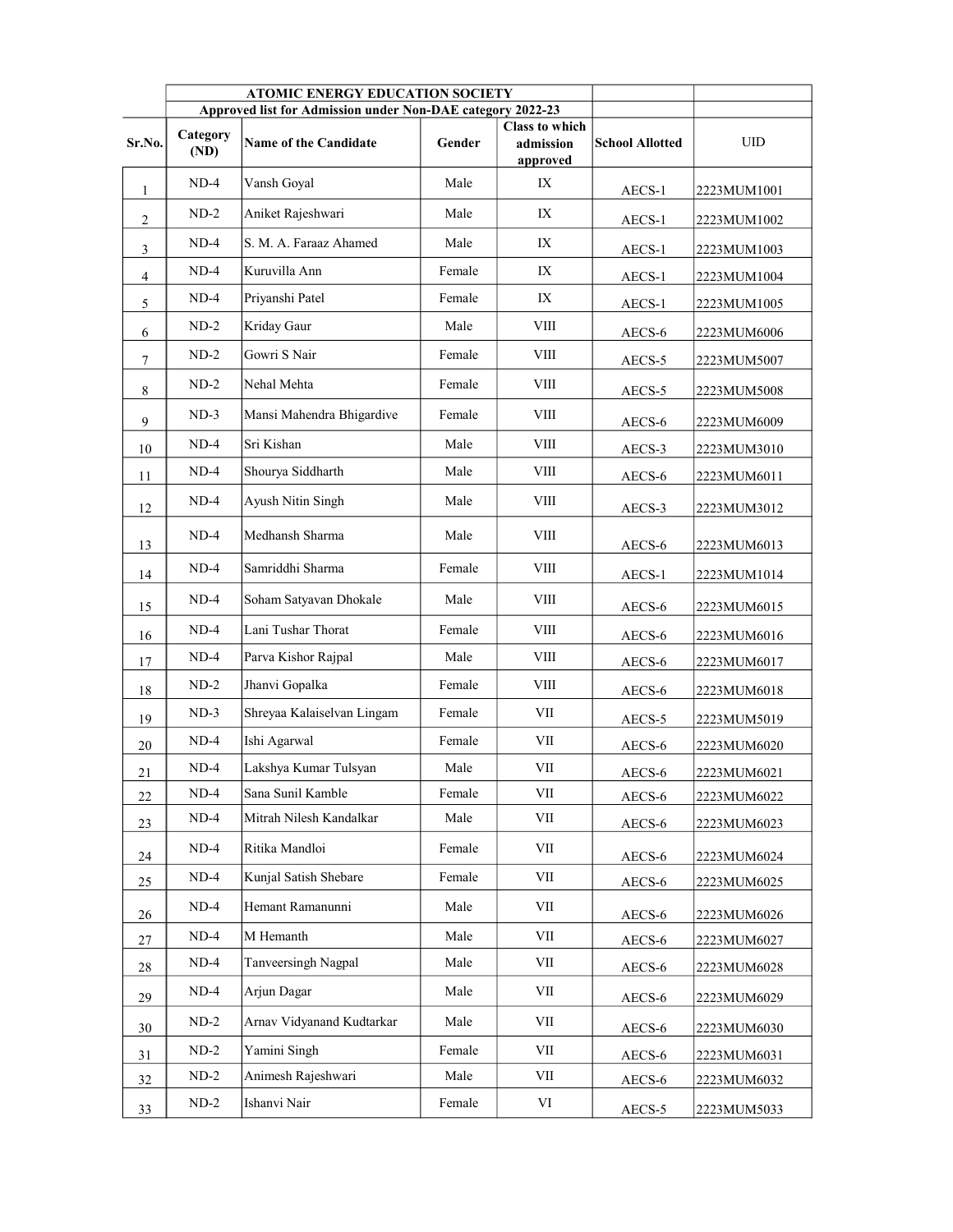| 34 | $ND-2$ | Vihaan Gupta              | Male        | VI                               | AECS-5          | 2223MUM5034 |
|----|--------|---------------------------|-------------|----------------------------------|-----------------|-------------|
| 35 | $ND-3$ | Rushabh Suhas Bhingardive | Male        | VI                               | AECS-3          | 2223MUM3035 |
| 36 | $ND-2$ | Harshit Singh             | Male        | VI                               | AECS-6          | 2223MUM6036 |
| 37 | $ND-4$ | Yuvika Praveen Agarwal    | Female      | VI                               | AECS-6          | 2223MUM6037 |
| 38 | $ND-4$ | Pratik Sachin Agarwal     | Male        | VI                               | AECS-6          | 2223MUM6038 |
| 39 | $ND-4$ | Anvi Arun                 | Female      | VI                               | AECS-6          | 2223MUM6039 |
| 40 | $ND-4$ | <b>Adhved Bipin Dalvi</b> | Male        | VI                               | AECS-3          | 2223MUM3040 |
| 41 | $ND-4$ | Krishnapriya Hari         | Female      | VI                               | AECS-4          | 2223MUM4041 |
| 42 | $ND-4$ | Chinmay Vijay Kadam       | Male        | VI                               | AECS-4          | 2223MUM4042 |
| 43 | $ND-4$ | Kandukuri Srihita Reddy   | Female      | VI                               | AECS-4          | 2223MUM4043 |
| 44 | $ND-2$ | M Kapil Raj               | Male        | VI                               | AECS-4          | 2223MUM4044 |
| 45 | $ND-4$ | Omkar Manoj Jadhav        | Male        | VI                               | AECS-4          | 2223MUM4045 |
| 46 | $ND-4$ | Vishnu Karthik Ketavath   | Male        | VI                               | AECS-4          | 2223MUM4046 |
| 47 | $ND-2$ | Arjun Singh               | Male        | Ш                                | AECS-2          | 2223MUM2047 |
| 48 | $ND-2$ | Asmita Sudam Jadhav       | Female      | Ш                                | AECS-2          | 2223MUM2048 |
| 49 | $ND-2$ | Palash Kaustubh Shidhaye  | Male        | $\mathop{\mathrm{III}}\nolimits$ | AECS-2          | 2223MUM2049 |
| 50 | $ND-4$ | Palak Prabhat Singh       | Female      | $\mathop{\mathrm{III}}\nolimits$ | AECS-2          | 2223MUM2050 |
| 51 | $ND-4$ | Patil Yaksha Chandrakant  | Female      | Ш                                | AECS-2          | 2223MUM2051 |
| 52 | $ND-2$ | Prutha Devendra Kelkar    | Female      | Ш                                | AECS-2          | 2223MUM2052 |
| 53 | $ND-2$ | Vansh Vivek Shivankar     | Male        | Ш                                | AECS-2          | 2223MUM2053 |
| 54 | $ND-2$ | Keshava Ashish Pathak     | Male        | Ш                                | AECS-2          | 2223MUM2054 |
| 55 | $ND-2$ | Garvit Gopalka            | Male        | Ш                                | AECS-2          | 2223MUM2055 |
| 56 | $ND-2$ | Mukund Vashishth          | M           | $\mathbf{I}$                     | AECS-2          | 2223MUM2056 |
| 57 | $ND-4$ | Avadhut S Tandale         | M           | $\mathbf{I}$                     | AECS-1          | 2223MUM1057 |
| 58 | $ND-4$ | Abhinil V Khade           | M           | $\mathbf{I}$                     | AECS-1          | 2223MUM1058 |
| 59 | $ND-4$ | Girisha V Jaiswar         | $\mathbf F$ | $\mathbf{I}$                     | AECS-4          | 2223MUM4059 |
| 60 | $ND-4$ | Agastya A Kawle           | M           | $\mathbf{I}$                     | AECS-4          | 2223MUM4060 |
| 61 | $ND-4$ | Avika Satish Patil        | F           | $\mathbf{I}$                     | AECS-1          | 2223MUM1061 |
| 62 | $ND-2$ | Shubhang Swarup Chaudhary | М           | $\mathbf{I}$                     | AECS-1          | 2223MUM1062 |
| 63 | $ND-4$ | Aarush A Bornare          | M           | $\mathop{\mathrm{II}}\nolimits$  | AECS-1          | 2223MUM1063 |
| 64 | $ND-4$ | Harshit Tiwari            | M           | $\rm{II}$                        | AECS-1          | 2223MUM1064 |
| 65 | $ND-4$ | Sai S. Rathod             | F           | $\mathbf{I}$                     | AECS-1          | 2223MUM1065 |
| 66 | $ND-4$ | Juvana Elza Cinesh        | F           | $\mathbf{I}$                     | AECS-1          | 2223MUM1066 |
| 67 | $ND-4$ | Samriddhi P Singh         | $\mathbf F$ | $\mathbf{I}$                     | AECS-1          | 2223MUM1067 |
| 68 | $ND-2$ | Ishti Anand               | Female      | $\bf{I}$                         | AECS-2          | 2223MUM2068 |
| 69 | $ND-2$ | Kinjal Dhiraj Vaity       | Female      | $\bf{I}$                         | AECS-2          | 2223MUM2069 |
| 70 | $ND-4$ | Darsh Jha                 | Male        | $\bf{I}$                         | AECS-2          | 2223MUM2070 |
| 71 | $ND-4$ | Akshit Tarachand Kamble   | Male        | $\bf{I}$                         | $\mbox{AECS-2}$ | 2223MUM2071 |
|    |        |                           |             |                                  |                 |             |